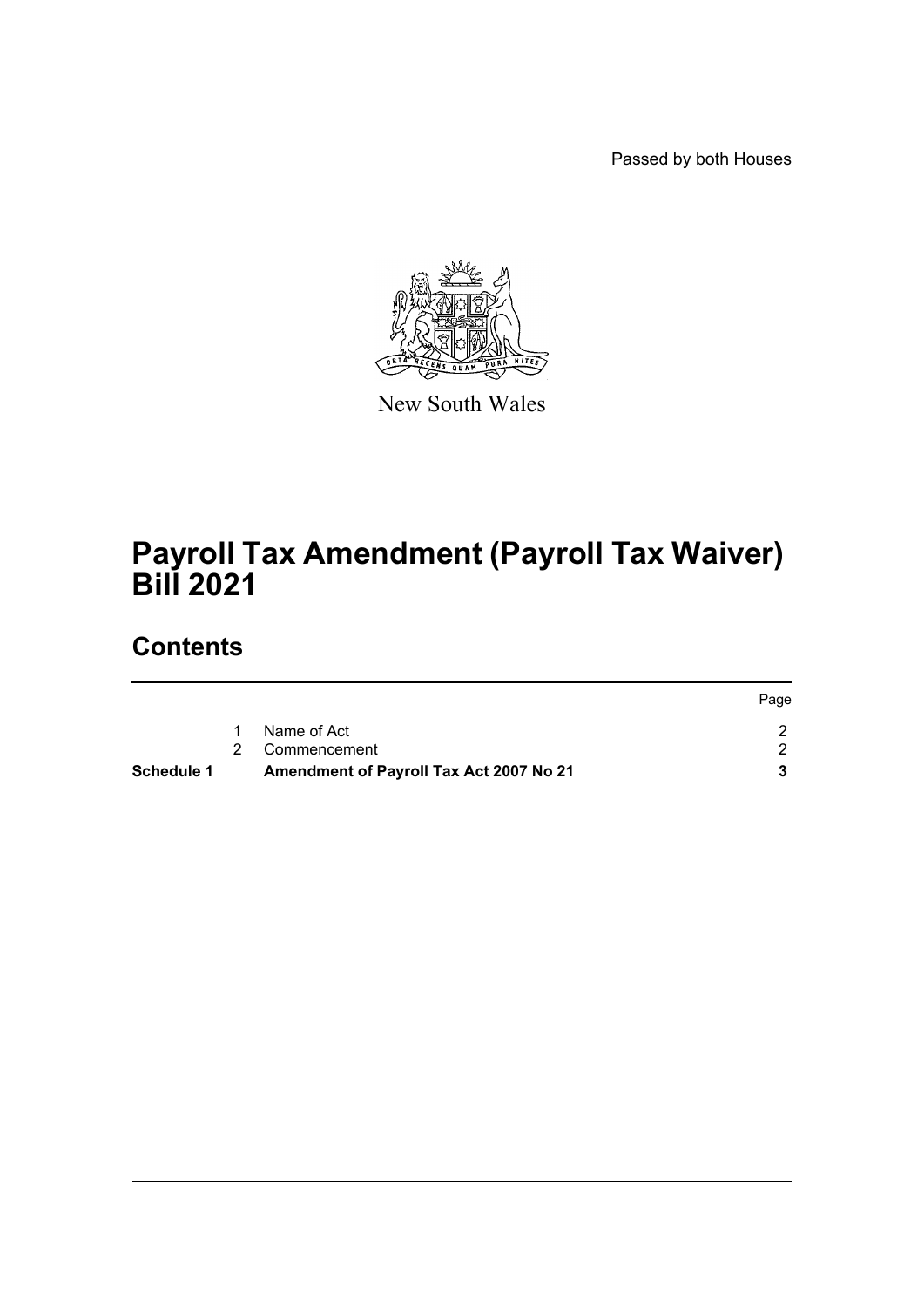*I certify that this public bill, which originated in the Legislative Assembly, has finally passed the Legislative Council and the Legislative Assembly of New South Wales.*

> *Clerk of the Legislative Assembly. Legislative Assembly, Sydney, , 2021*



New South Wales

# **Payroll Tax Amendment (Payroll Tax Waiver) Bill 2021**

Act No , 2021

An Act to amend the *Payroll Tax Act 2007* to provide for a waiver of payroll tax of 50% for certain employers.

*I have examined this bill and find it to correspond in all respects with the bill as finally passed by both Houses.*

*Assistant Speaker of the Legislative Assembly.*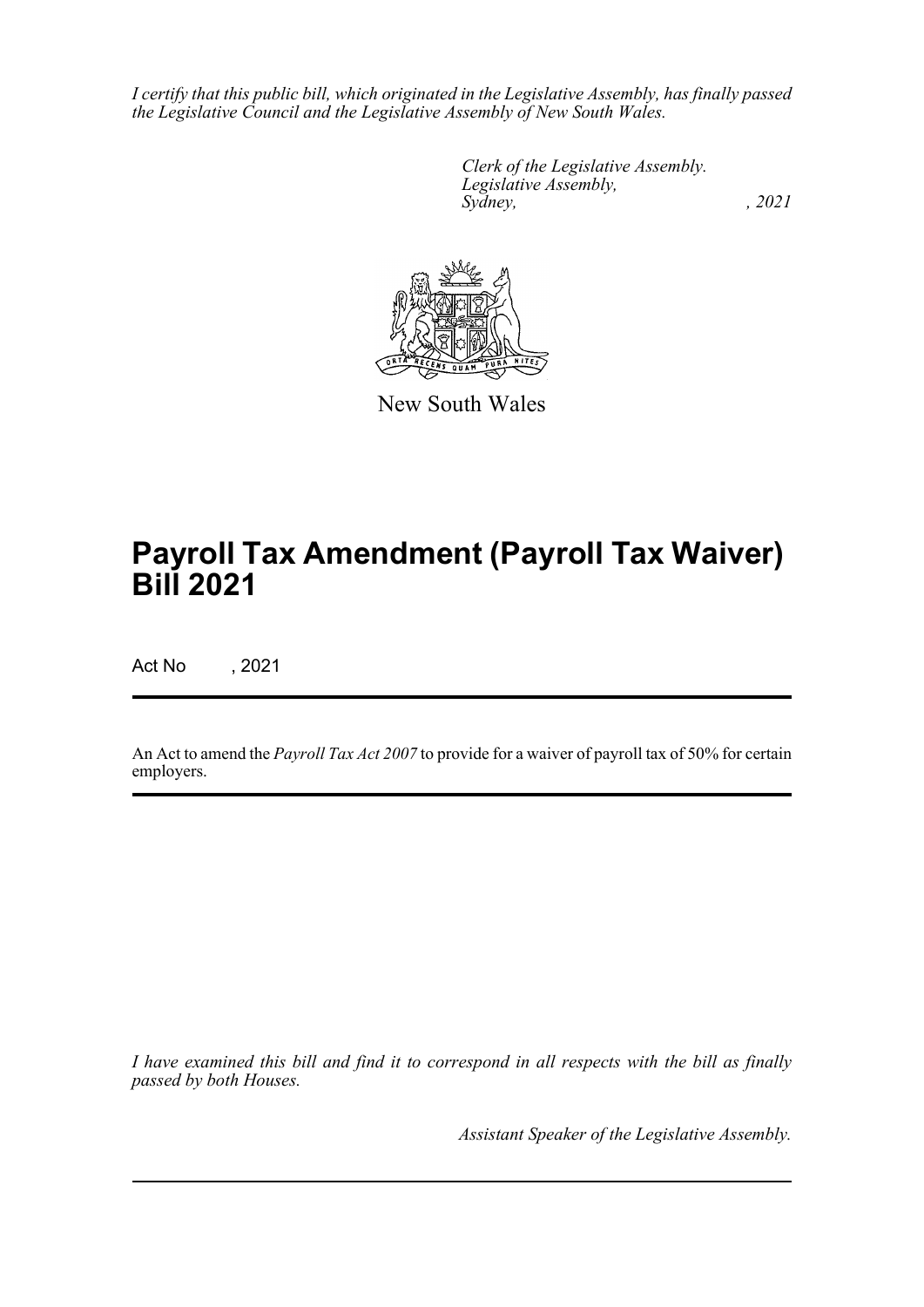Payroll Tax Amendment (Payroll Tax Waiver) Bill 2021 [NSW]

#### <span id="page-2-0"></span>**The Legislature of New South Wales enacts—**

#### **1 Name of Act**

This Act is the *Payroll Tax Amendment (Payroll Tax Waiver) Act 2021*.

#### <span id="page-2-1"></span>**2 Commencement**

This Act commences on the date of assent to this Act.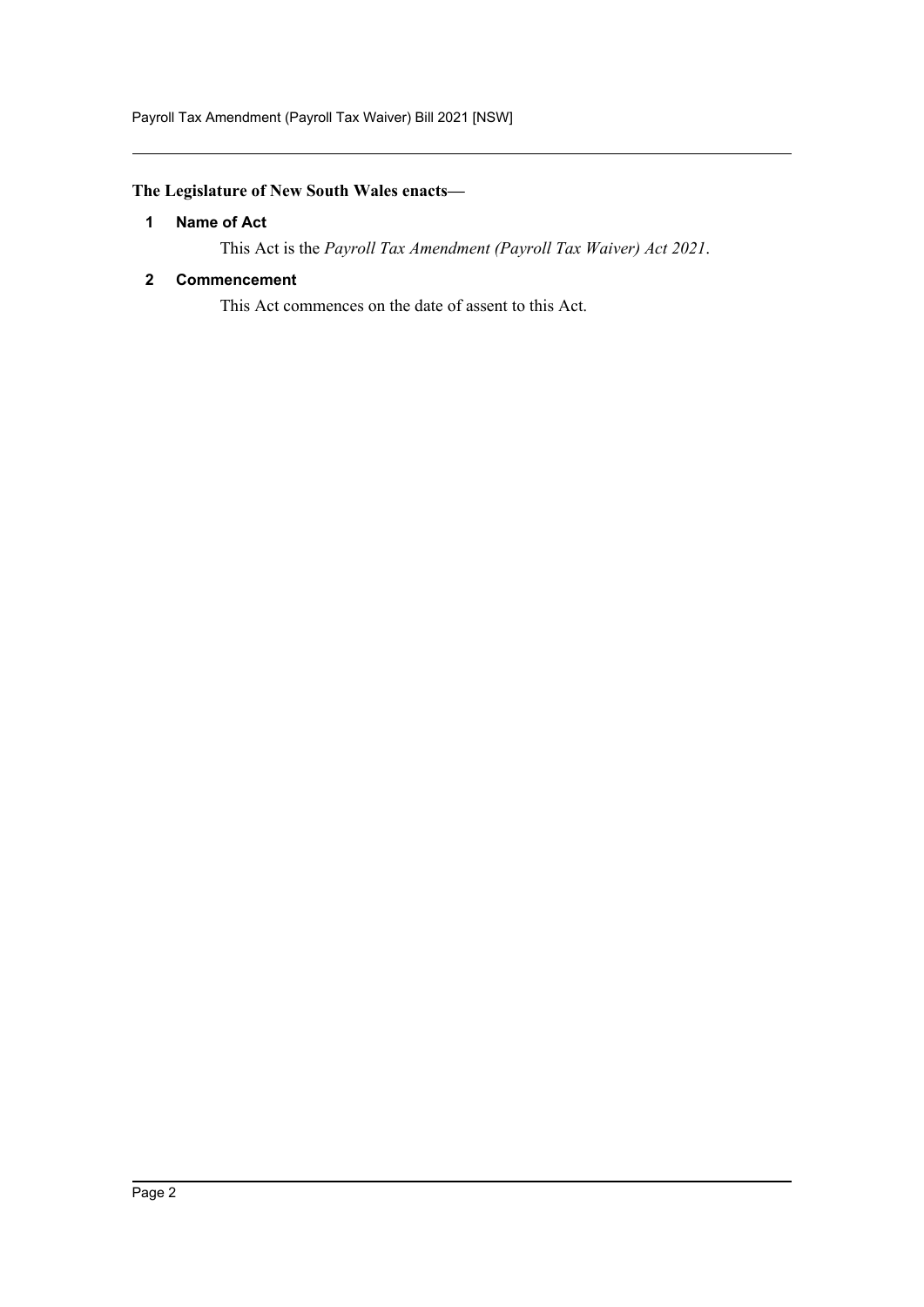### <span id="page-3-0"></span>**Schedule 1 Amendment of Payroll Tax Act 2007 No 21**

#### **[1] Section 99A, heading**

Insert "**for financial year 2019–2020**" after "**less**".

#### **[2] Section 99B**

Insert after section 99A—

#### **99B Temporary reduction for businesses with annual wages of \$10 million or less for financial year 2021–2022**

- (1) An employer who is liable to pay payroll tax on wages paid or payable for the financial year commencing on 1 July 2021 is only required to pay 50% of that payroll tax if—
	- (a) all Australian wages paid or payable by the employer are \$10,000,000 or less, and
	- (b) the employer—
		- (i) qualified for the 2021 COVID-19 JobSaver Payment scheme or the 2021 COVID-19 Business Grant scheme administered by Service NSW, or
		- (ii) met the 30% or greater decline in turnover eligibility test for either of the schemes, whether or not the employer has applied for a payment or grant, or met other eligibility criteria for a payment or grant, under the schemes.
- (2) An employer who is part of a group is not eligible for the reduction referred to in subsection (1) unless the employer provides the Chief Commissioner with the following information—
	- (a) information about all other employers who are part of the group,
	- (b) the amount of taxable wages and interstate wages paid or payable by each of those employers for the financial year commencing on 1 July 2021.
- (3) To avoid doubt, an employer does not cease to be eligible for the reduction referred to in subsection (1) merely because the employer ceased paying wages before the commencement of this section.
- (4) The Chief Executive Officer of Service NSW is entitled to disclose, and the Chief Commissioner is entitled to receive, and to use in relation to the administration of a taxation law, information contained in, or relating to, an employer's application for a 2021 COVID-19 JobSaver Payment or a 2021 COVID-19 Business Grant.